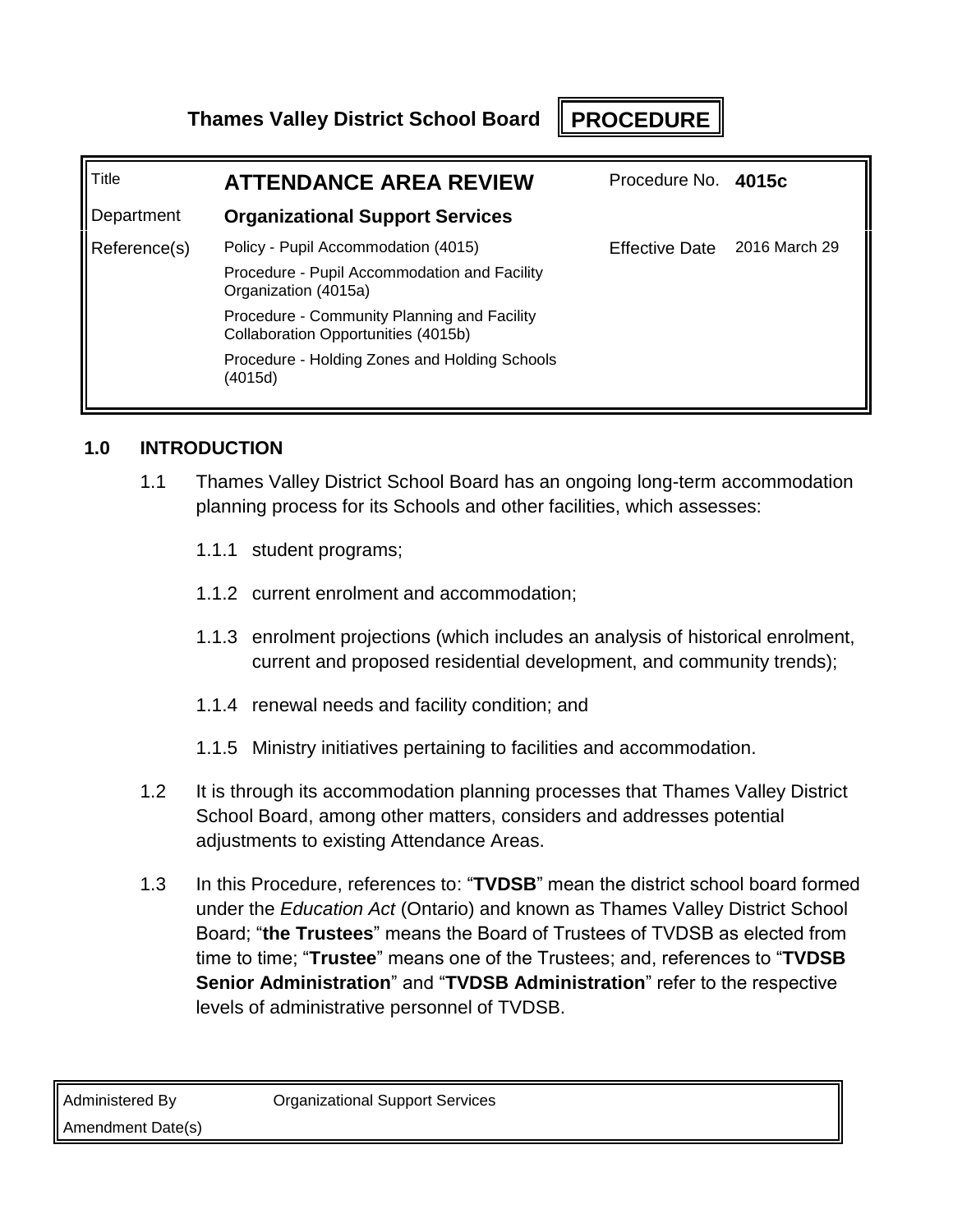1.4 This Procedure has been developed to provide the framework for TVDSB's Attendance Area Review Process in circumstances when TVDSB's Senior Administration recommends adjustments to existing Attendance Area(s). Although the body of this Procedure describes the Attendance Area Review Process, attached as Schedule A to this Procedure, is a flow chart which provides a summary of the sequencing of the process.

# **2.0 DEFINITIONS**

- 2.1 For purposes of this Procedure the following definitions will apply:
	- 2.1.1 **Attendance Area Review Committee (AARC)**: a committee established by TVDSB pursuant to section [5.0](#page-4-0) of this Procedure.
	- 2.1.2 **AARC Meeting**: has the meaning given in section [6.1](#page-6-0) of this Procedure.
	- 2.1.3 **Attendance Area Review Process**: the process described in this Procedure surrounding possible adjustments to Attendance Areas. The Attendance Area Review Process begins with the submission by TVDSB Senior Administration to the Trustees of an Initial Attendance Area Review Report containing one or more options to adjust and/or create new Attendance Areas. Assuming the Trustees approve continuing with an Attendance Area Review Process, the process ends when the Trustees make a final decision with respect to the Attendance Areas in question.
	- 2.1.4 **Attendance Area**: an area defined by a geographic boundary which determines, in part, students' designation to a particular School or program (e.g. French Immersion and Emphasis Technology), based on primary residence within that area.
	- 2.1.5 **Business Days**: means a day other than a Saturday, Sunday, or statutory holiday in Ontario.
	- 2.1.6 **Chair's Committee**: a committee of the Trustees formed in accordance with TVDSB's By-laws.
	- 2.1.7 **Community Organizations**: means the person or entities in a Region where any of the Schools which are subject to an accommodation review are located, as identified in Schedule A to TVDSB's Community Planning and Facility Collaboration Opportunities Procedure (as amended or replaced), and/or who are otherwise listed as being entitled to receive Notices (as defined in TVDSB's Community Planning and Facility Collaboration Opportunities Procedure, as amended or replaced), from time to time.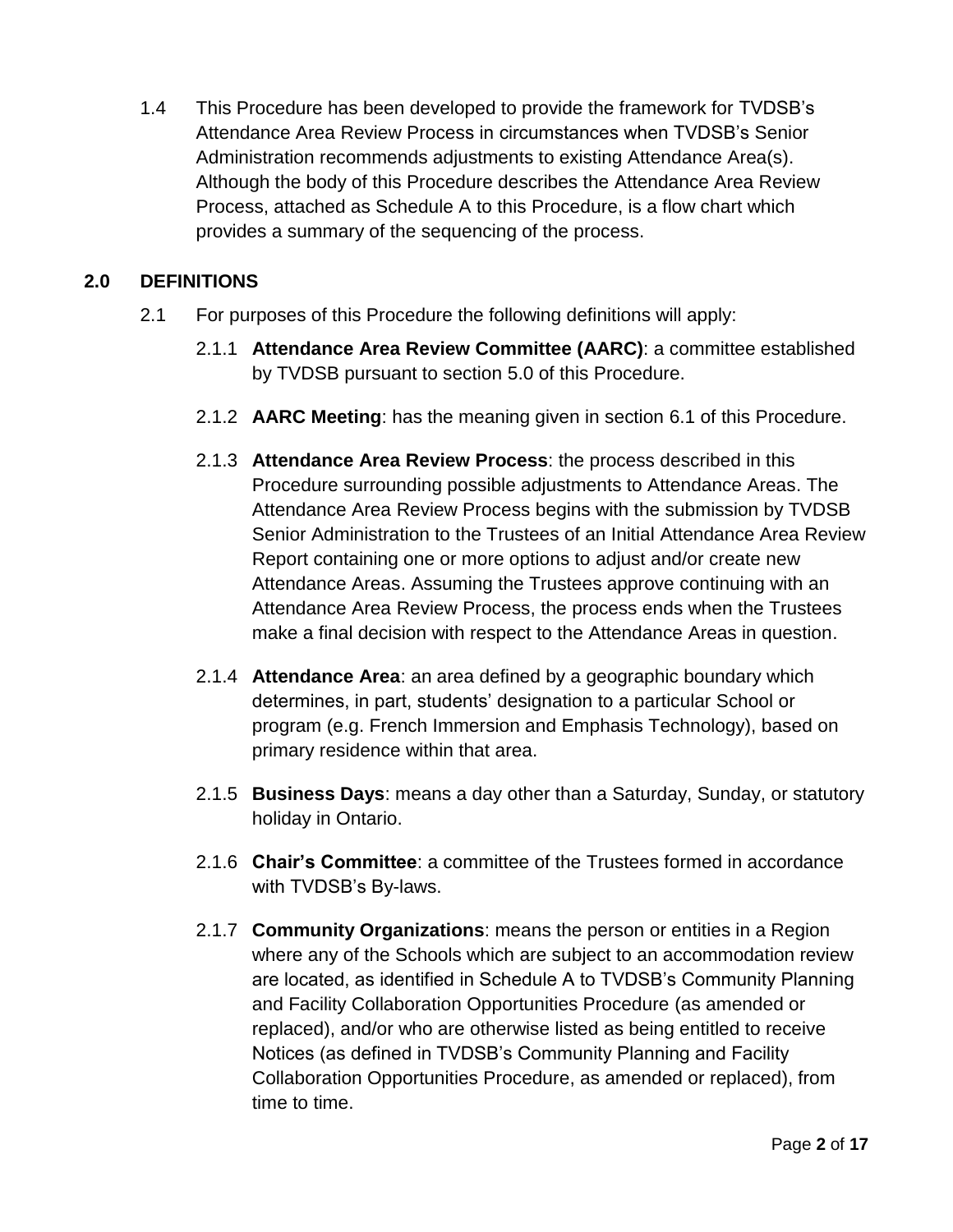- 2.1.8 **Final Attendance Area Review Report**: has the meaning given in section [9.1.1](#page-9-0) of this Procedure.
- 2.1.9 **Holding School**: is a School designated by the Trustees to accommodate students from one (1) or more Holding Zones.
- 2.1.10 **Holding Zone**: an area defined by a geographic boundary, within an Attendance Area (usually with high concentrations of new or imminent development), for which the Trustees have approved that students residing in it are to attend a specified School based on available capacity, until such time as long-term accommodation and related revised Attendance Areas can be established.
- 2.1.11 **Initial Attendance Area Review Report**: has the meaning given in section [4.1](#page-3-0) of this Procedure.
- 2.1.12 **Ministry**: means the Ontario Ministry of Education.
- 2.1.13 **Public Delegation Meeting**: has the meaning given in section [9.3.1](#page-10-0) of this Procedure.
- 2.1.14 **Region**: means the County of Elgin, including the City of St. Thomas, or the City of London, or the County of Middlesex, or the County of Oxford, depending upon where a School or group of Schools which are subject to an Attendance Area review are located.
- 2.1.15 **School**: a body of elementary school pupils or secondary school pupils organized by TVDSB as a unit for educational purposes.
- 2.1.16 **School AARC Subcommittee**: has the meaning given in section [7.1](#page-7-0) of this Procedure.
- 2.1.17 **School Community**: means, with reference to a particular School, the students on the roll of that School, those students' parents and/or guardians, and the School Council and the Home and School Association for that School.
- 2.1.18 **School Day**: a day other than a Saturday, Sunday, statutory holiday in Ontario, or School Holiday.
- 2.1.19 **School Holidays**: includes TVDSB's summer break, winter break, March break and Easter Monday.
- 2.1.20 **School-Level Meeting**: has the meaning given in section [7.1](#page-7-0) of this Procedure.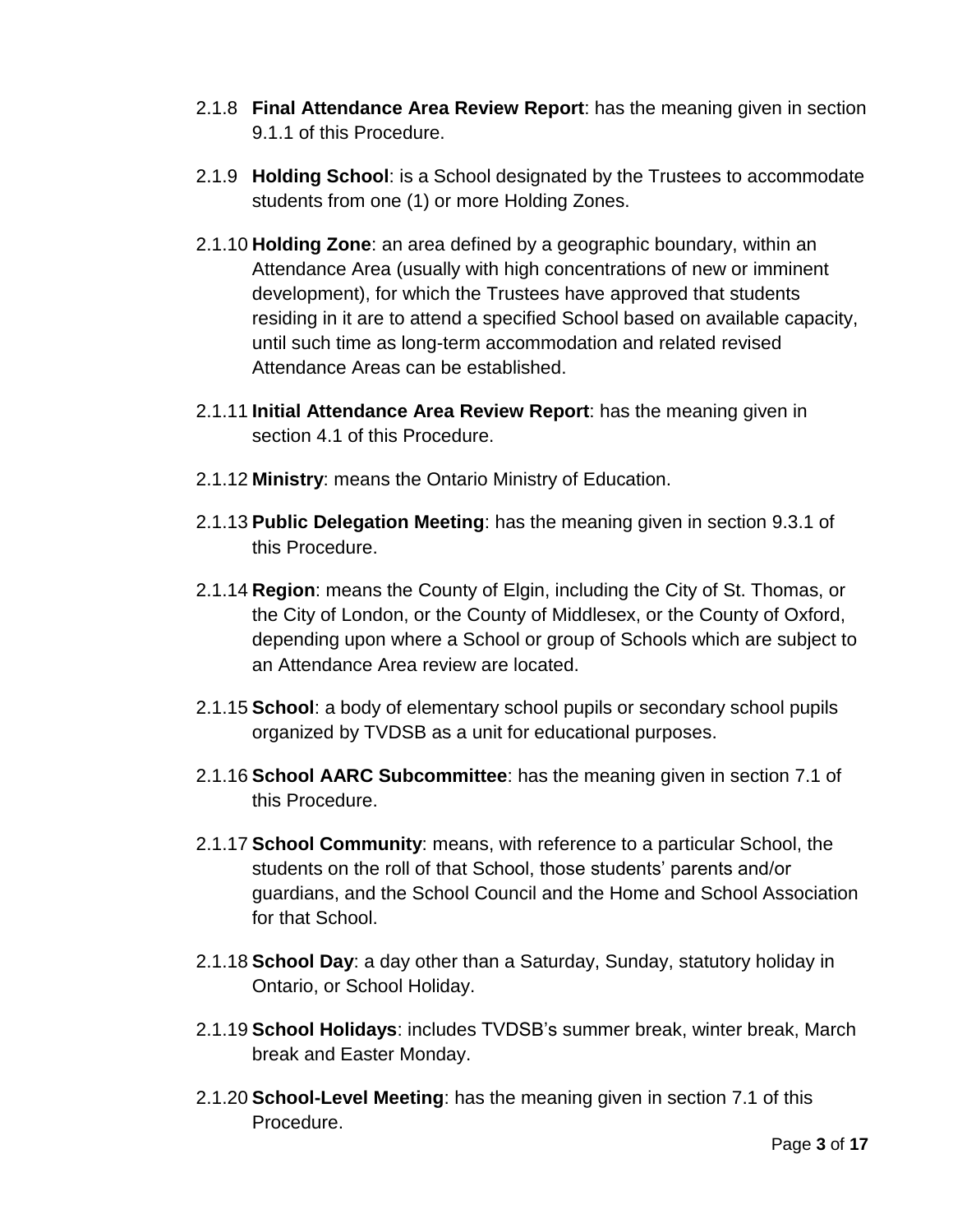### <span id="page-3-1"></span>**3.0 EXEMPTIONS FROM ATTENDANCE AREA REVIEW PROCESS**

- 3.1 The following outlines circumstances when TVDSB is not required to follow the Attendance Area Review Processes provided for in this Procedure:
	- 3.1.1 when the Attendance Areas for the Schools in question are being addressed as part of an Accommodation Review Process which is being undertaken pursuant to TVDSB's Pupil Accommodation and Facility Organization Procedure, as amended or replaced;
	- 3.1.2 when the proposed amendment(s) to Attendance Area(s) will affect fewer than ten (10) students enrolled in the Schools in question. In such circumstances, the Trustees will have the authority to approve, amend or not approve the recommended options without TVDSB having to undertake the steps outlined in this Procedure. In such circumstances, TVDSB will inform the parents or guardians of the affected students, as well as the respective School principal(s), the chair of the respective School Council(s) and the President of the respective Home and School Association(s) of the approved amendments to the respective Attendance Area(s);
	- 3.1.3 to change the location of any program, or part of a program, which does not have an associated Attendance Area which has been approved by the Trustees;
	- 3.1.4 to change the location of any optional program, or part of an optional program, in either case operating as a School or within a School, and which has an associated Attendance Area which has been approved by the Trustees, so long as TVDSB Senior Administration has consulted with the parents and/or guardians of the students enrolled in that program in a manner which has been approved by the Trustees; or
	- 3.1.5 when the proposed amendments do not affect any students enrolled in the applicable Schools at the time of the proposed amendment(s).
- 3.2 This Procedure does not apply to the use of facilities for alternate education, adult education and/or continuing education.

## <span id="page-3-0"></span>**4.0 INITIAL ATTENDANCE AREA REVIEW REPORTS**

4.1 The first step in an Attendance Area review occurs when TVDSB Administration provides a report (an "**Initial Attendance Area Review Report**") to the Trustees containing one or more recommendation(s) to amend existing Attendance Area(s) for a group of Schools. The recommendations contained in an Initial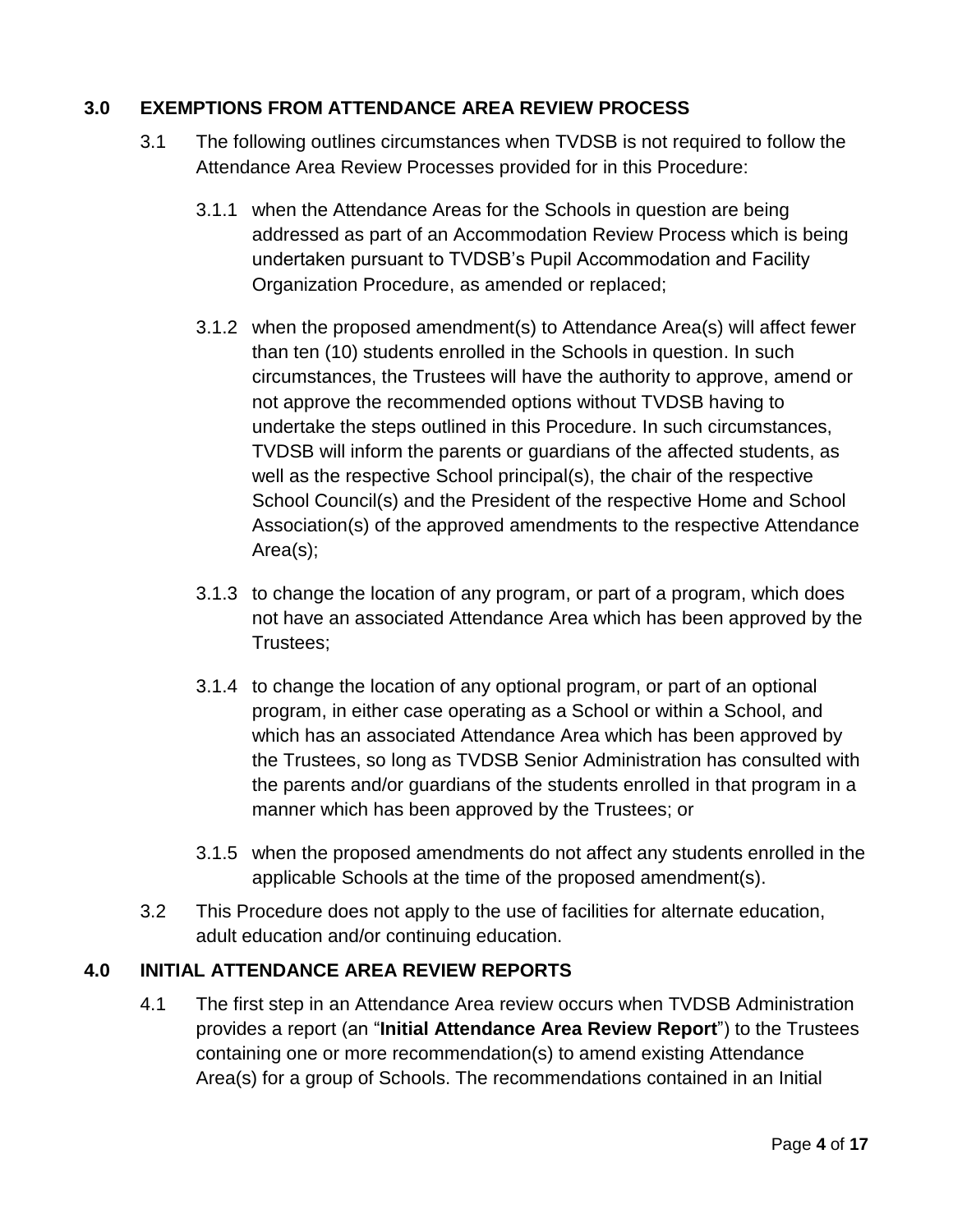Attendance Area Review Report will have supporting rationale. An Initial Attendance Area Review Report will also include:

- 4.1.1 current and proposed Attendance Area maps;
- 4.1.2 current enrolment and accommodation;
- 4.1.3 related enrolment projections;
- 4.1.4 current and proposed residential development, and community trends;
- 4.1.5 proposed timeline for implementation;
- 4.1.6 input received from Community Organizations within the affected Region(s) in connection with the most recently occurring annual meeting held pursuant to TVDSB's Community Planning and Facility Collaboration Opportunities Procedure (as the same may be amended or replaced) and which relates to the Attendance Areas under review; and
- 4.1.7 the date scheduled for the respective AARC Meeting.
- 4.2 Initial Attendance Area Review Reports will be posted on TVDSB's website prior to the date the report is to be presented to the Trustees. Should the Trustees decide to proceed with an Attendance Area review, the respective Initial Attendance Area Review Report will remain posted on TVDSB's website until such time as the Final Attendance Area Review Report is posted on TVDSB's website pursuant to section [9.1.1](#page-9-0) below.

## <span id="page-4-0"></span>**5.0 ATTENDANCE AREA REVIEW COMMITTEE ROLE AND FORMATION**

- 5.1 If the Trustees approve proceeding with an Attendance Area review, an Attendance Area Review Committee will be established on the basis described in section [5.0](#page-4-0) of this Procedure. The role of an Attendance Area Review Committee is to be the conduit for information between TVDSB and the School Communities for the Schools which are included in a particular Attendance Area review, which role is to be fulfilled on the basis described in this Procedure. Attendance Area Review Committees will neither be asked, nor entitled, to approve Initial Attendance Area Review Reports or Final Attendance Area Review Reports.
- <span id="page-4-2"></span><span id="page-4-1"></span>5.2 The membership of an Attendance Area Review Committee established for:
	- 5.2.1 Elementary Schools will be comprised of: two (2) parents and/or guardians of students enrolled as full-time students for each of the divisions (i.e. early years, primary, junior and intermediate) of the Schools which are subject to the Attendance Area review; and, the chair of the School Councils (or their designate) and the President of the Home and School Associations (or their designate) for the Schools which are subject to the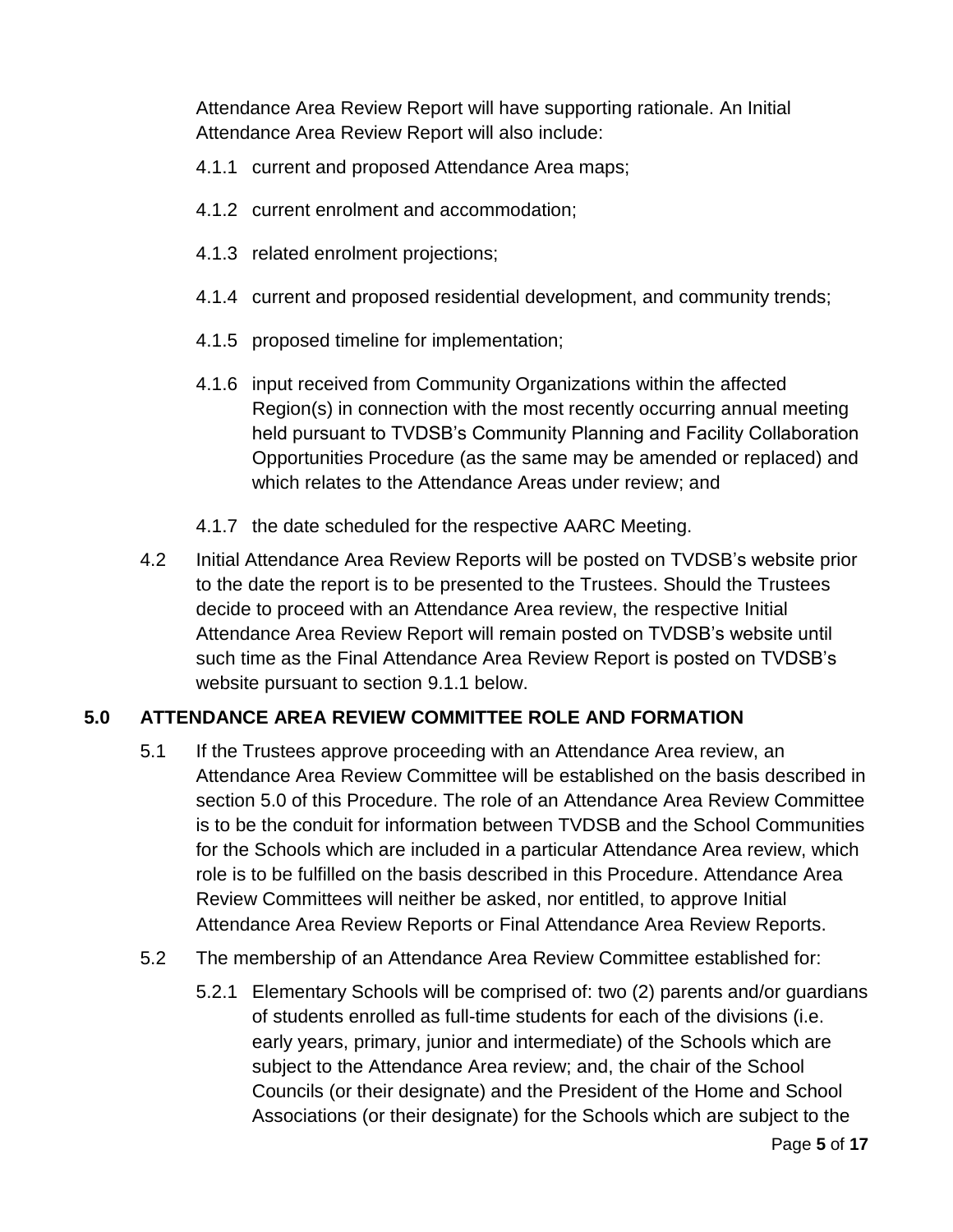Attendance Area review. To the extent that a School which is subject to an Attendance Area review has twenty (20) or more self-identified First Nation, Métis or Inuit students enrolled as full-time students of such School, one (1) of the parents or guardians of such students will be entitled to be a member of such Attendance Area Review Committee. To the extent that a School which is subject to an Attendance Area review has twenty (20) or more students enrolled as full-time students from a Holding Zone, one (1) of the parents or guardians of such students will be entitled to be a member of such Attendance Area Review Committee; and

- <span id="page-5-0"></span>5.2.2 Secondary Schools will be comprised of: two (2) parents and/or guardians of students enrolled as full-time students in each of the grades of each of the Schools which are subject to the Attendance Area review; and, the chair of the School Councils (or their designate) and the President of the Home and School Associations (or their designate) for the Schools which are subject to the Attendance Area review. To the extent that a School which is subject to an Attendance Area review has twenty (20) or more self-identified First Nation, Métis or Inuit students enrolled as full-time students of such School, one (1) of the parents or guardians of such students will be entitled to be a member of such Attendance Area Review Committee. To the extent that a School which is subject to an Attendance Area review has twenty (20) or more students enrolled as full-time students from a Holding Zone, one (1) of the parents or guardians of such students will be entitled to be a member of such Attendance Area Review Committee.
- 5.3 No occasional, part-time or full-time TVDSB employee or Trustee may be a member of an Attendance Area Review Committee. If a member of an Attendance Area Review Committee becomes an occasional, part-time or fulltime TVDSB employee or Trustee, such individual must resign from such Attendance Area Review Committee and will not be replaced.
- 5.4 The respective principal of each of the Schools which are the subject of an Initial Attendance Area Review Report will endeavour to enlist persons from the respective categories set out in section [5.2](#page-4-1) above. As part of each of the respective principals' efforts to enlist members, they will, within two (2) School Days of the Trustees' decision to undertake an Attendance Area review:
	- 5.4.1 inform the chair of the respective School Council and the President of the respective Home and School Association, via e-mail, of the membership recruitment objectives;
	- 5.4.2 post notice of the membership enlistment objectives on the website for the respective School; and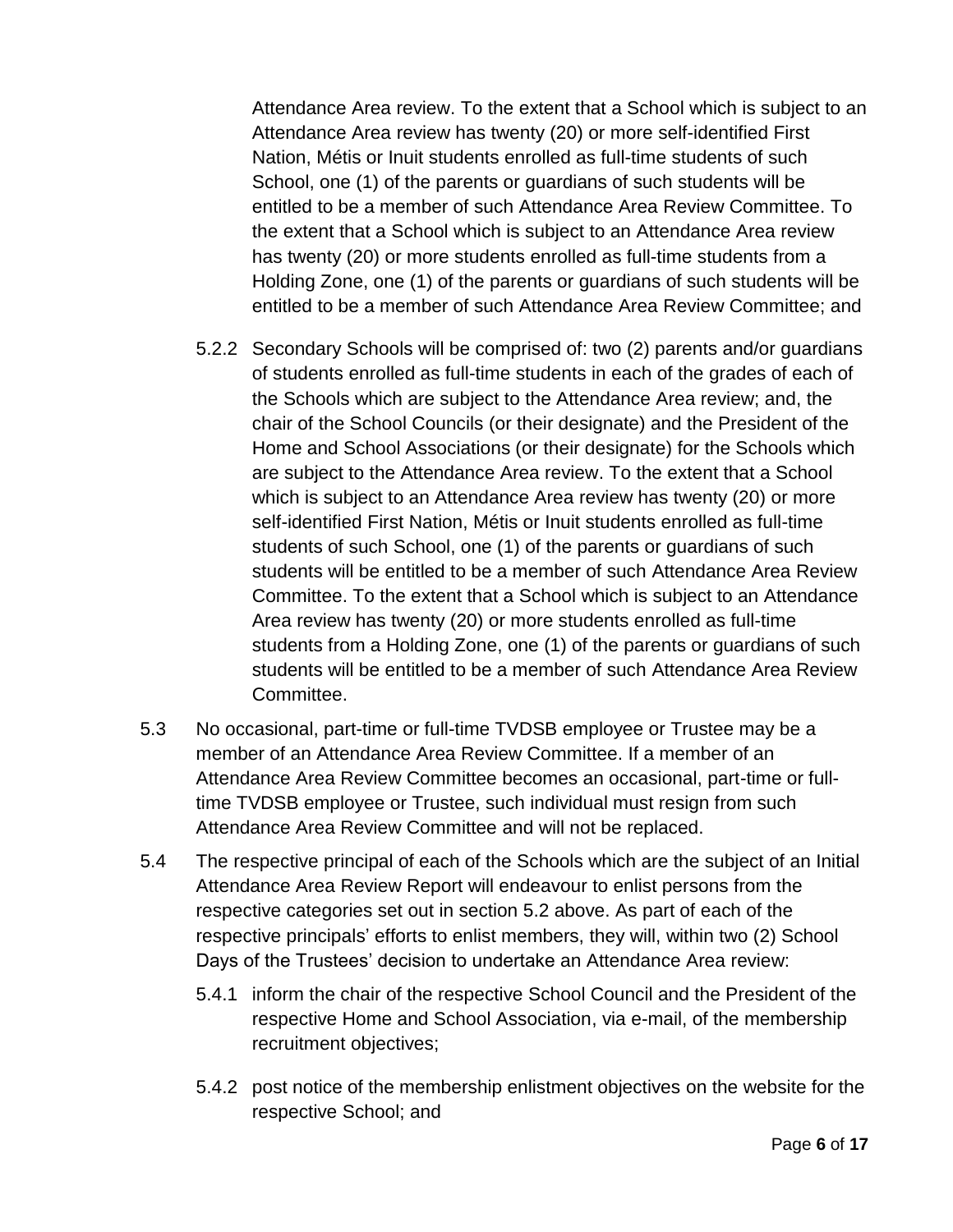- 5.4.3 arrange for an explanation of the membership recruitment objectives to be sent home with the students of the respective School.
- 5.5 If the number of persons wishing to be members of an Attendance Area Review Committee exceeds the number of available spaces (determined on the basis set forth in section [5.2](#page-4-1) above), the principal for the respective School will determine the identity of the various members by "picking names from a hat". In the event that fewer persons are interested in being a member of an Attendance Area Review Committee than there are available spaces, that Attendance Area Review Committee will be formed with such smaller number of persons as are interested from each of the respective categories. The principals of the Schools which are subject to an Attendance Area review will use reasonable efforts to determine the membership of the respective Attendance Area Review Committee within ten (10) School Days of the Trustees' decision to undertake an Attendance Area review.
- 5.6 If a member of an Attendance Area Review Committee resigns, they will not be replaced. For purposes of certainty, a member of an Attendance Review Committee will not be permitted to appoint or send a designate to represent them at any meetings. Despite the foregoing, as indicated in sections [5.2.1](#page-4-2) and [5.2.2,](#page-5-0) the chair of a School Council and the President of a Home and School Association, in each case for a School which is subject to an Attendance Area Review, may designate an individual to serve, in their stead, on the applicable Attendance Area Review Committee. Any such appointment will, however, be for the entirety of the applicable Attendance Area Review process.

#### <span id="page-6-0"></span>**6.0 AARC MEETING**

- 6.1 After the membership of an Attendance Area Review Committee has been determined, TVDSB will invite the members of the AARC to a meeting (an "**AARC Meeting**"), at which TVDSB Administration will:
	- 6.1.1 review the overall Attendance Area Review Process and timelines;
	- 6.1.2 review relevant information contained in this Procedure;
	- 6.1.3 review the roles and responsibilities of the Attendance Area Review Committee members as envisioned by this Procedure;
	- 6.1.4 present the applicable Initial Attendance Area Review Report; and
	- 6.1.5 take questions of clarification on the roles and responsibilities of Attendance Area Review Committee members and on the Initial Attendance Area Review Report.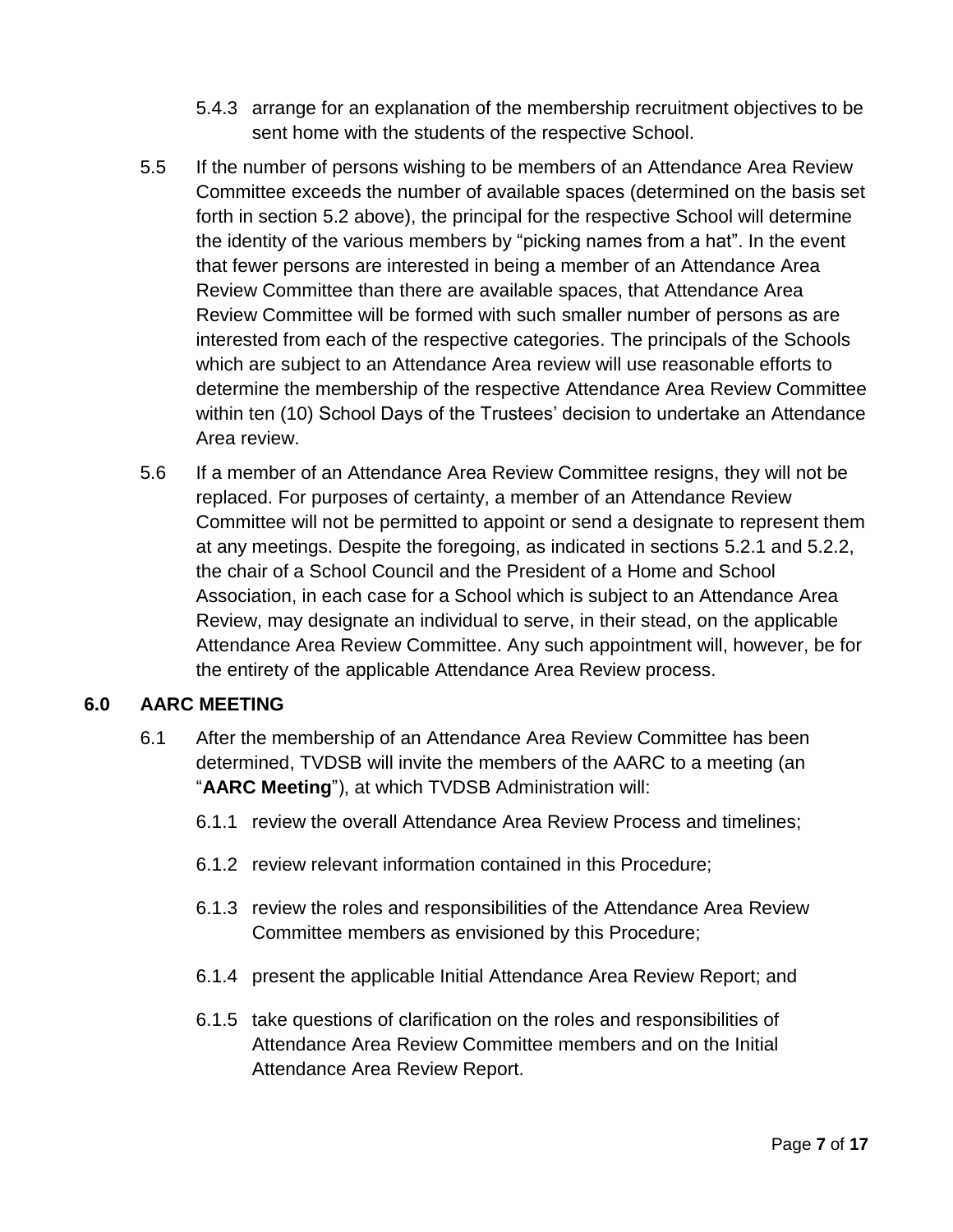- 6.2 An invitation to the respective AARC Meeting will be sent to the respective Attendance Area Review Committee members via e-mail and notice of the AARC Meeting will be posted on TVDSB's website, at least ten (10) Business Days prior to the date scheduled for the AARC Meeting. AARC Meetings will be open to the public.
- 6.3 The AARC Meeting will be chaired by a member of TVDSB Senior Administration (or such other person as TVDSB's Director of Education may designate). The AARC Meeting will occur on a Monday, Tuesday, Wednesday or Thursday (which is a School Day), between the hours of 5:00 p.m. and 10:00 p.m. (local time). AARC Meetings will be subject to the protocols set out in Schedule B attached.

# <span id="page-7-0"></span>**7.0 SCHOOL-LEVEL MEETINGS**

- 7.1 Following an AARC Meeting, the AARC members representing a particular School ("**School AARC Subcommittee**") will hold meetings ("**School-Level Meetings**") with the School Community for the School those AARC members represent. The purpose of School-Level Meetings is to: provide the AARC School Subcommittees with an opportunity to share and explain to their respective School Community the information received by the AARC members at the respective AARC Meeting; and, obtain input from their respective School Community. Each School AARC Subcommittee is required to hold at least one (1) School-Level Meeting. Each School AARC Subcommittee will otherwise determine the number of School-Level Meetings they wish to hold. School-Level Meetings will be held at the respective School (or, in the event there is insufficient space, at such other TVDSB facility as the principal of the respective School may determine).
- 7.2 The principal of the respective School (or such other person(s) as TVDSB's Director of Education may designate), will support the School AARC Subcommittee for that School by:
	- 7.2.1 posting notice of all School-Level Meetings on that School's website, at least five (5) Business Days prior to the date scheduled for the respective School-Level Meeting;
	- 7.2.2 arranging for the availability of administrative support for purposes of notetaking for the School-Level Meetings;
	- 7.2.3 posting the agenda for each School-Level Meeting on the website for the respective School and arranging for a copy of the respective agenda to be sent home with students of the respective School, in both cases at least two (2) Business Days prior to the date scheduled for the respective School-Level Meeting;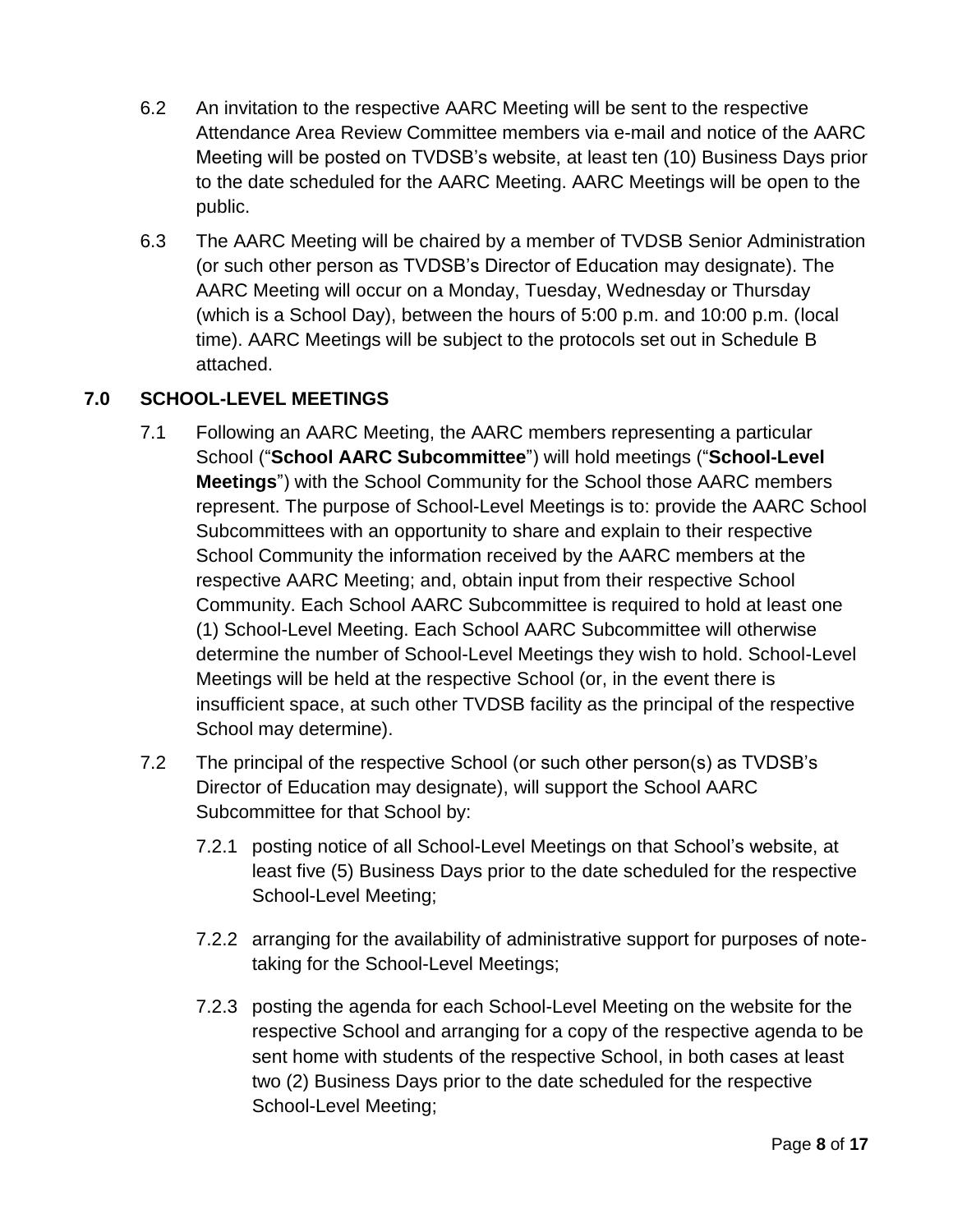- 7.2.4 arranging for space to be available for the School-Level Meetings; and
- 7.2.5 acting as a resource to the chair of the respective School AARC Subcommittee.
- 7.3 School-Level Meetings will be chaired by such member of the respective School AARC Subcommittee as is determined by a majority of the School AARC Subcommittee members prior to those meetings. School-Level Meetings will occur on a Monday, Tuesday, Wednesday or Thursday (which is a School Day), between the hours of 5:00 p.m. and 10:00 p.m. (local time). School-Level Meetings will be subject to the protocols set out in Schedule C attached.
- 7.4 The agenda for a first School-Level Meeting will typically involve:
	- 7.4.1 calling the meeting to order and making introductions;
	- 7.4.2 a member of the respective School AARC Subcommittee providing an explanation of the information received by the AARC at the AARC Meeting, including, the applicable Initial Attendance Area Review Report;
	- 7.4.3 a question and answer period during which attendees will be entitled to ask members of the School AARC Subcommittee questions regarding the information made available to the AARC at the AARC Meeting;
	- 7.4.4 a period devoted to obtaining feedback from the School Community on the Initial Attendance Area Review Report;
	- 7.4.5 a determination of what, if any, additional information the School AARC Subcommittee may require from TVDSB Senior Administration regarding the Initial Attendance Area Review Report;
	- 7.4.6 a discussion of the need for and timing of future School-Level Meetings for purposes of further discussion; and
	- 7.4.7 adjournment.
- 7.5 School-Level Meetings held after a first School-Level Meeting, if any, would involve further discussions regarding the applicable Initial Attendance Area Review Report, with a view to enabling the School AARC Subcommittee to understand the views of the School Community on the Initial Attendance Area Review Report; and
- 7.6 To the extent that the majority of School AARC Subcommittee members decide they require additional information from TVDSB on anything contained in an Initial Attendance Area Review Report, they may request same via e-mail addressed to planning@tvdsb.on.ca. TVDSB will use reasonable efforts to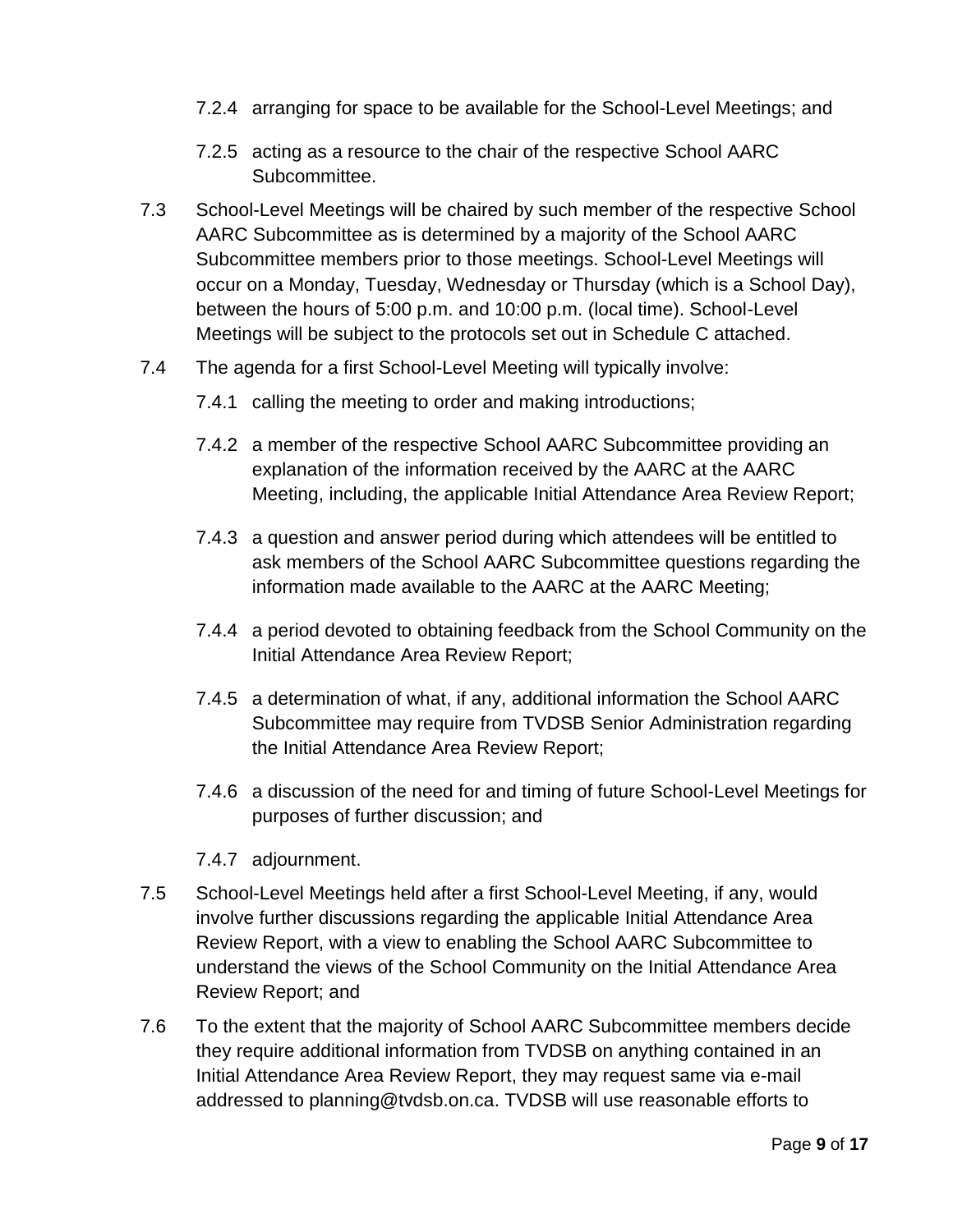provide such information, so long as it is pertinent to the matter and is readily available to TVDSB, on an internal basis, without undue demands on TVDSB's resources. Such additional information will be provided, via e-mail, to all members of the respective AARC. All requests for additional information must be received within thirty-five (35) Business Days of the AARC Meeting.

- 7.7 The purpose of holding the School-Level Meetings and the production of the reports of the respective School AARC Subcommittees (as contemplated in section [8.0](#page-9-1) below), in the manner contemplated by this Procedure, is to allow each School Community involved in an Attendance Area review to have an opportunity for input on the respective Initial Attendance Area Review Report.
- 7.8 School-Level Meetings must be completed within forty-five (45) Business Days of the respective AARC Meeting.
- 7.9 School AARC Subcommittees shall assist TVDSB Administration by requesting any required additional information as soon as possible after the respective scheduled School-Level Meetings.

# <span id="page-9-1"></span>**8.0 REPORTS OF SCHOOL AARC SUBCOMMITTEE**

8.1 One of the primary responsibilities of each School AARC Subcommittee is to prepare a written report on the School Community input received at their respective School-Level Meetings. Such written report is to be completed and submitted via e-mail addressed to planning@tvdsb.on.ca within fifty-five (55) Business Days of the AARC Meeting. An AARC School Subcommittee need not reach consensus as to the content of their written report and, if necessary, each member can prepare their own section to form part of such written report. In the event a School AARC Subcommittee elects not to submit a written report, the respective Attendance Area Review Process will proceed without such report.

## <span id="page-9-0"></span>**9.0 COMPLETING THE ATTENDANCE AREA REVIEW**

- 9.1 Final Attendance Area Review Reports
	- 9.1.1 Within ninety (90) Business Days after an AARC Meeting, TVDSB Administration will prepare, for presentation to the Trustees, a final report (a "**Final Attendance Area Review Report**"), which will: contain such amendments, if any, to the respective Initial Attendance Area Review Report as TVDSB Administration may, in their discretion, determine are justified based on the input received from the respective School AARC Subcommittees; and, copies of all of the written reports received from the respective School AARC Committees. The Final Attendance Area Review Report will be: sent, via e-mail, to all members of the respective AARC; and, posted on TVDSB's website.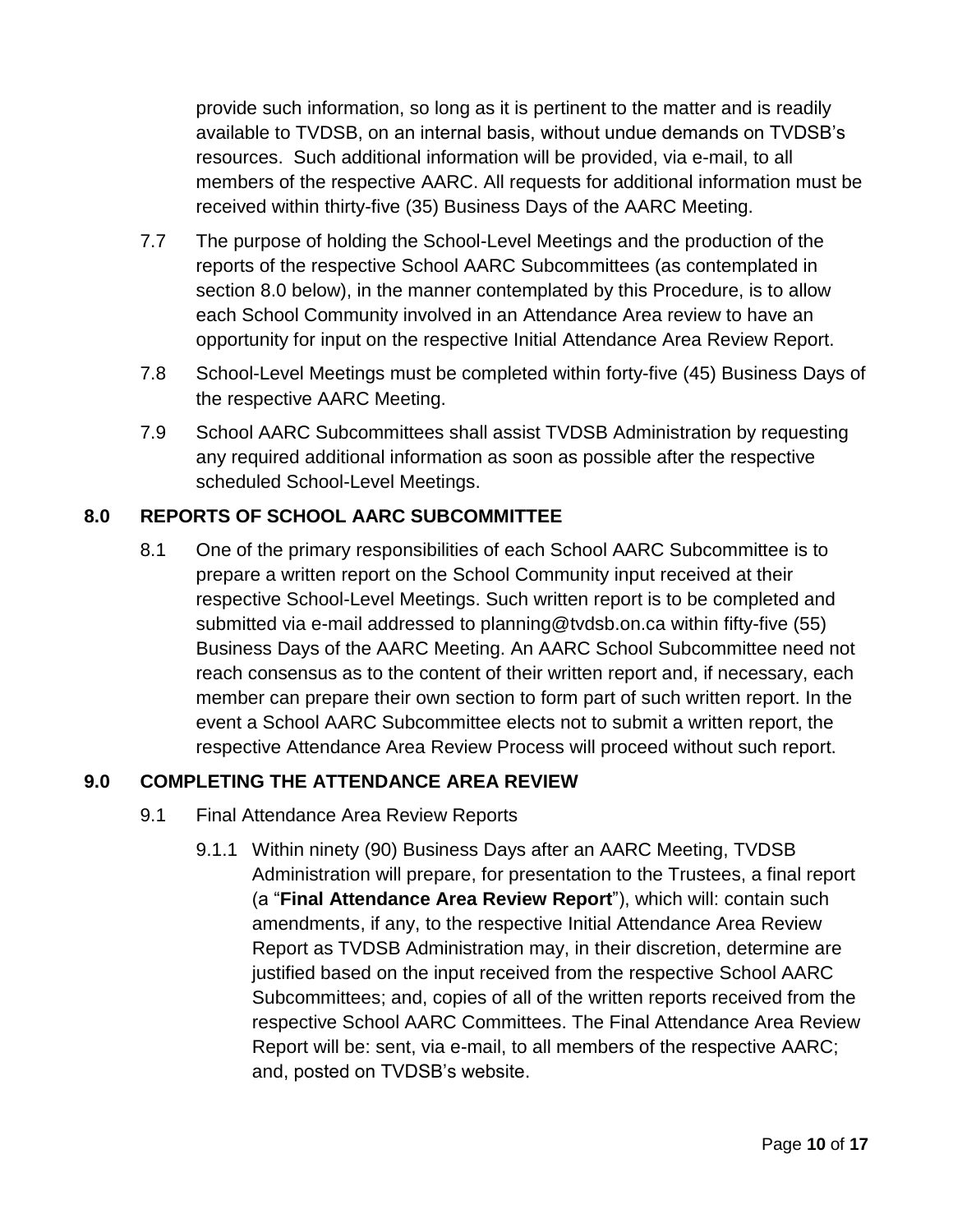- 9.1.2 The dates scheduled for the respective Public Delegation Meeting and the meeting at which the Trustees are anticipated to make a decision on the Final Attendance Area Review Report will be included in the Final Attendance Area Review Report. The Final Attendance Area Review Report will:
	- (a) advise parties wishing to make presentations to the Trustees at the applicable Public Delegation Meeting, that such parties are required to submit a presenter package in the manner described in section 2 of Schedule D attached;
	- (b) include, as a schedule, the written reports submitted by the applicable School AARC Subcommittees; and
	- (c) include TVDSB Senior Administration's final recommendations on the respective Attendance Areas, together with a proposed timeline for implementation.
- 9.2 Final Report Presentation Meeting
	- 9.2.1 After an AARC Meeting (and prior to the respective Public Delegation Meeting), TVDSB Administration will present the respective Final Attendance Area Review Report to the Trustees. Such presentation will be an agenda item at a meeting of the Trustees (and for purposes of this Procedure any such meeting will be referred to as a "**Final Report Presentation Meeting**").
	- 9.2.2 Trustees may ask TVDSB Senior Administration questions of clarification regarding a Final Attendance Area Review Report presented at a Final Report Presentation Meeting; however, there will be no debate with respect to, or vote on the respective Final Attendance Area Review Report at that time. The final decision of the Trustees on the recommendations in the Final Attendance Area Review Report will be made at a later meeting of the Trustees (see section [9.4](#page-11-0) below).
- <span id="page-10-0"></span>9.3 Public Delegation Meeting
	- 9.3.1 Not less than ten (10) Business Days after the applicable Final Attendance Area Review Report has been sent via e-mail to the members of the respective AARC and posted on TVDSB's website, there will be an opportunity for members of the public to provide feedback to the Trustees on the Final Attendance Area Review Report, on the basis described in Schedule D attached. The meeting of the Trustees at which such opportunity to provide feedback is to occur is referred to as the "**Public Delegation Meeting**" in this Procedure.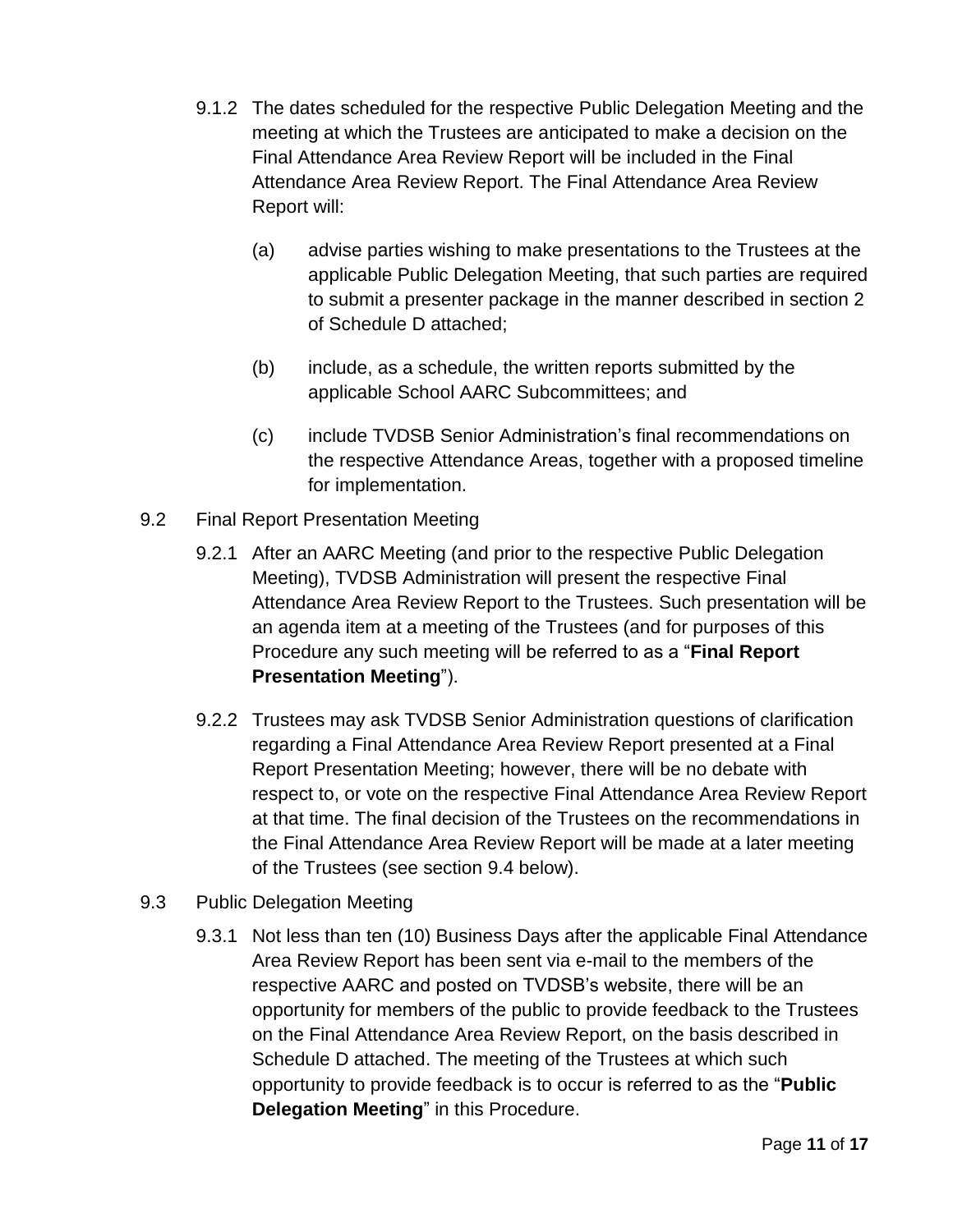- 9.3.2 Notice of a Public Delegation Meeting will be included in the respective Final Attendance Area Review Report and posted on TVDSB's website, at least ten (10) Business Days prior to the date scheduled for the respective Public Delegation Meeting.
- 9.3.3 Public Delegation Meetings will be subject to the rules and protocols set forth in Schedule D attached.
- <span id="page-11-0"></span>9.4 Trustees' Decision
	- 9.4.1 At a meeting of the Trustees following the applicable Public Delegation Meeting, the Trustees will reach a decision on the Final Attendance Area Review Report.
	- 9.4.2 The Trustees have the authority to: approve the recommendation(s) contained in the Final Attendance Area Review Report; modify and approve one (1) or more of the recommendation(s) contained in the Final Attendance Area Review Report; defer making a decision; or, approve a different outcome or approach than that recommended.
	- 9.4.3 The Trustees will endeavor, so long as circumstances permit, not to make their final decision regarding an Attendance Area review during TVDSB's summer holiday period (typically from July 1 to the day after Labour Day). In no circumstances will the Trustees make a final decision regarding an Attendance Area review between September 1, and October 31, in a year in which a regular election under the *Municipal Elections Act* (Ontario) is to occur.
- 9.5 General Matters
	- 9.5.1 If TVDSB amends any Attendance Area(s) in the circumstances described in section [3.1](#page-3-1) above or pursuant to the Attendance Area Review Process outlined in this Procedure, TVDSB will have the authority to allow any student enrolled in a School at the time of the proposed amendment to an Attendance Area comes into effect to continue to attend such School, for so long as that student continues to reside at the address they did at the time of the amendment and until that student graduates from that School or otherwise ceases attending that School for their own reasons. In the event such an allowance is made, the provision of student transportation to any student(s) who are the subject of such an allowance, if applicable, will be determined by the Trustees at the time they make a decision on the applicable Attendance Area Report.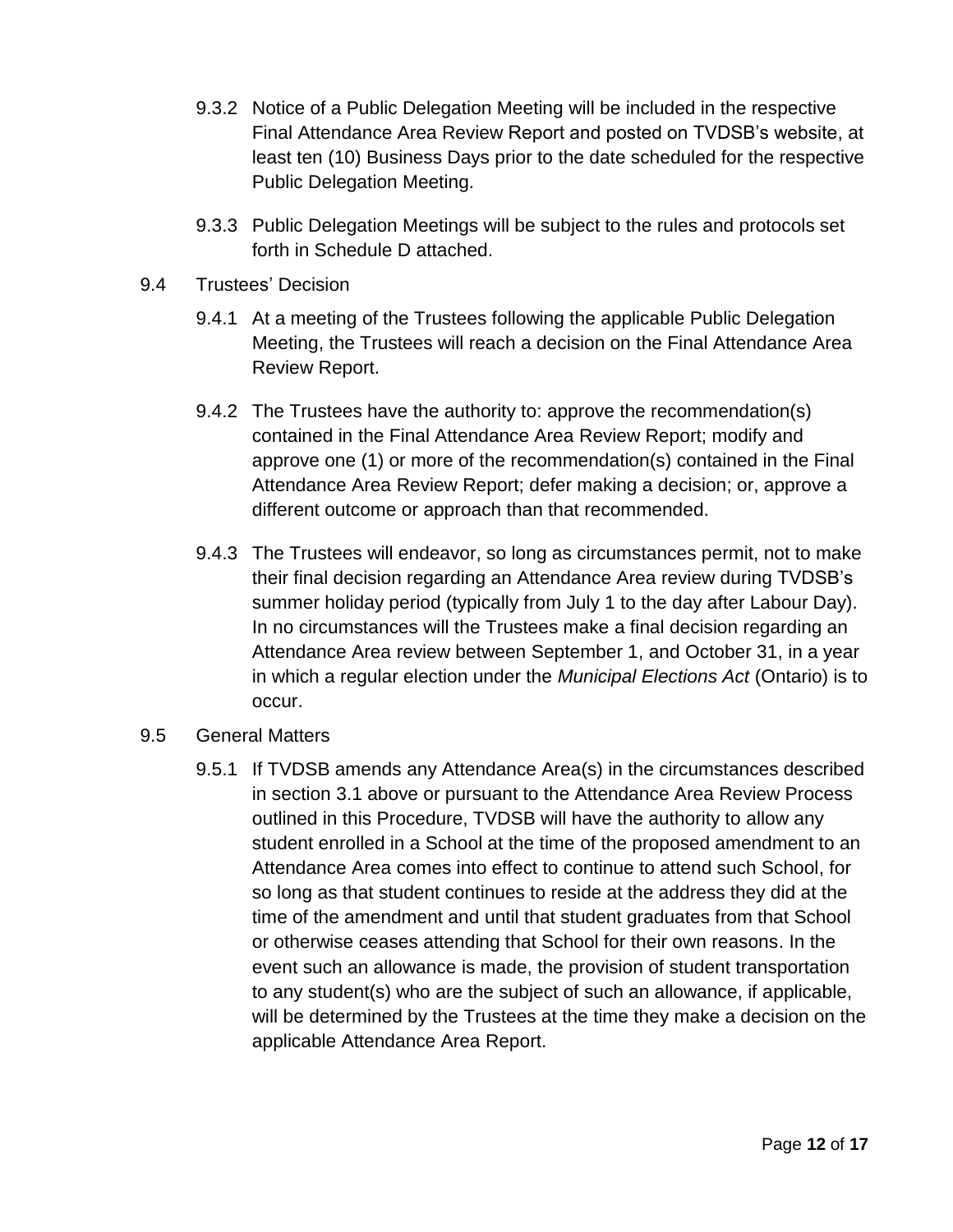#### **10.0 IMPLEMENTATION**

- 10.1 In the event that the Trustees approve amendments to the Attendance Areas for one (1) or more Schools, TVDSB will communicate the following information to the students and the parents/guardians of the students enrolled at the affected Schools:
	- 10.1.1 timelines for implementation of the proposed amendments to the subject Attendance Areas, together with particulars on the amendments in question;
	- 10.1.2 availability of School programs at the Schools in question and for which Attendance Areas have been adjusted; and
	- 10.1.3 related transportation information.
- 10.2 TVDSB may also enlist parents/guardians from the affected Schools by establishing transition working groups to provide feedback, if applicable, on:
	- 10.2.1 orientation events for students and staff;
	- 10.2.2 the distribution of memorabilia and school equipment;
	- 10.2.3 school spirit matters; and
	- 10.2.4 School Council assets.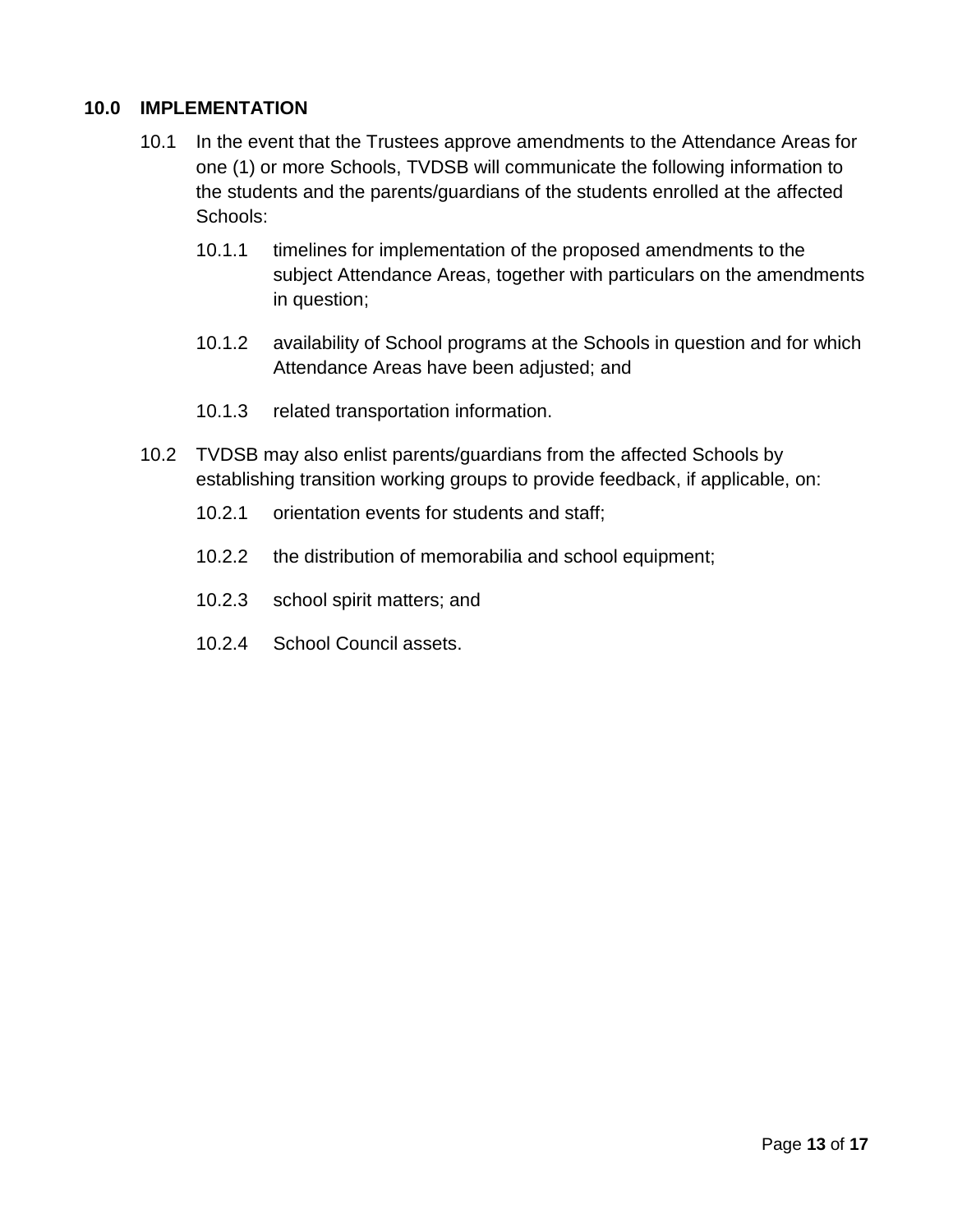



NOTES:

- 1. Capitalized terms used in this Schedule A have the respective meaning given in the body of the Procedure.
- 2. Section number references in this Schedule A are to the respective sections of the Procedure.
- 3. This Schedule A is intended to provide a general overview of the sequencing of the Attendance Area Review Process and is subject to the Procedure.
- TIMELINES FOR ATTENDANCE AREA REVIEW PROCESS:
- 1. Reasonable efforts to determine the membership of the Attendance Area Review Committee within ten (10) Business Days of the Trustees' decision to undertake an Attendance Area review.
- 2. School-Level Meetings to be completed within forty-five (45) Business Days of the AARC Meeting.
- 3. Requests made by School AARC Subcommittees under section 7.6 of the Procedure must be received within thirty-five (35) Business Days of the AARC Meeting.
- 4. School AARC Subcommittees are to submit their reports on School Community input to [planning@TVDSB.on.ca](mailto:planning@TVDSB.on.ca) within fifty-five (55) Business Days of the AARC Meeting.
- 5. Within ninety (90) School Days after the AARC Meeting, TVDSB Administration to prepare a FinalAttendance Area Review Report.
- 6. There must be at least ten (10) School Days between: the time a Final Attendance Area Review Report has been sent via e-mail to the members of the respective AARC and posted on TVDSB's website; and, the date of the applicable Public Delegation Meeting.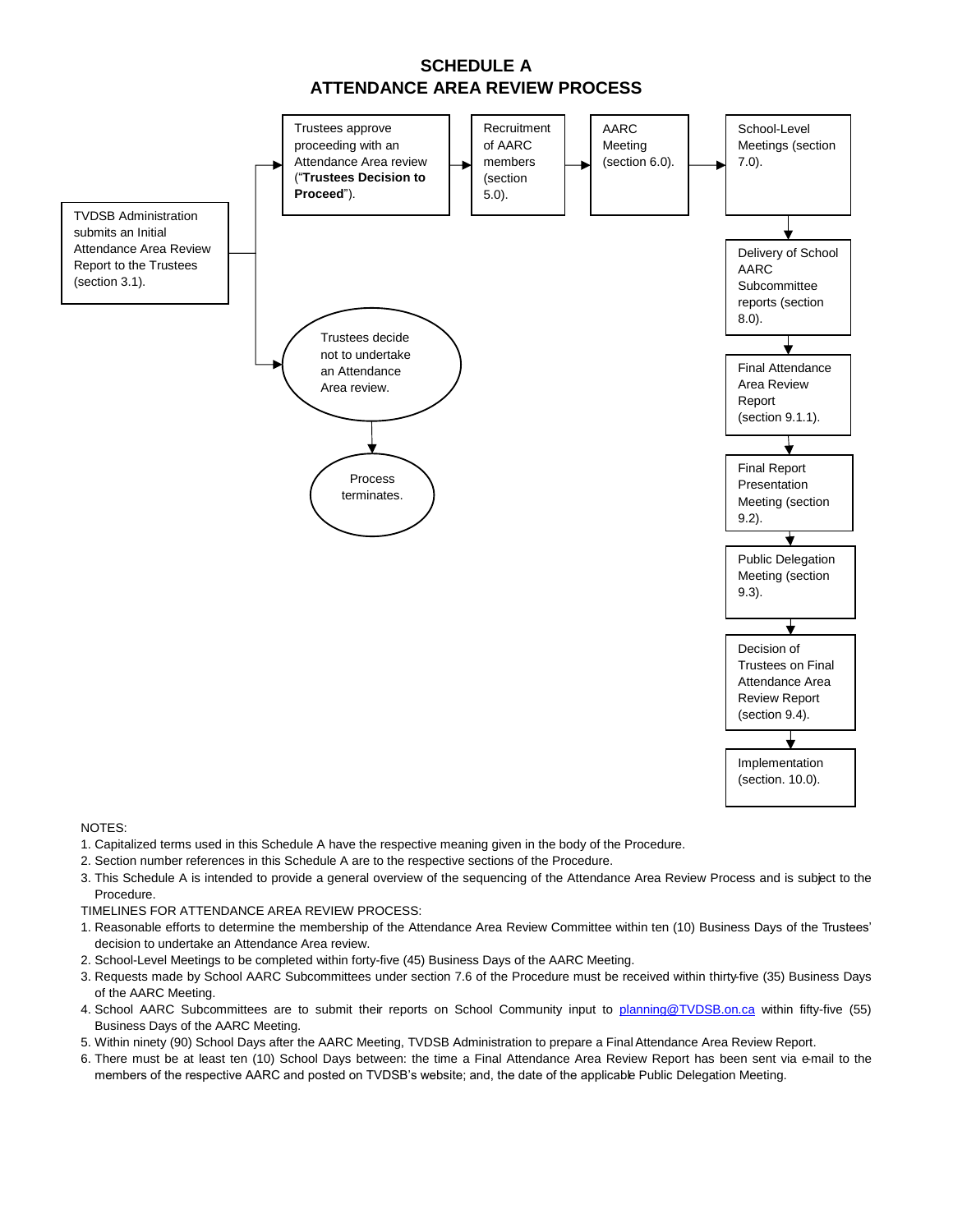### **SCHEDULE B AARC MEETING PROTOCOLS**

The following will apply to AARC Meetings contemplated in the Procedure to which this Schedule is attached:

- 1. The chair of the meeting (in this Schedule B, the "**Chair**"), will ensure that all presentations, questions and answers are directed through the Chair and that personal remarks and discourteous language are not permitted. The Chair may refuse to permit questions from any person who is or has been discourteous or disrespectful. Clarity and brevity are encouraged. The Chair may limit or exclude questions that fall outside the purposes of the meeting, are repetitive, irrelevant or immaterial.
- 2. Only members of the Attendance Area Review Committee may ask questions of clarification regarding the information presented by TVDSB, following the conclusion of TVDSB's presentation. The Chair will determine the order of questions.
- 3. A person wising to make remarks or ask questions should raise their hand and wait to be recognized by the Chair.
- 4. The Chair may, in the Chair's discretion, establish time limits or limit the number of questions to be asked by any person.
- 5. The Chair, in deciding a point of order or practice will, before declaring a decision, give reason for such decision. Any ruling of the Chair will be final.
- 6. Any person present at the meeting who does not adhere to the meeting protocols, disregards a decision of the Chair, or makes any disorderly noise or disturbance, may be ordered by the Chair to leave the meeting room for the remainder of the meeting. In the case of a refusal to do so, the Chair may order the removal of that person.
- 7. Media and the public may attend the meeting and sit in the public area. No media interviews or reporting will be allowed in the meeting room while the meeting is taking place. All members of the media are allowed to tape or video record meetings. Recordings should be done in a manner that does not interfere with the meeting. The Chair may make a determination that a recording is being done in an intrusive manner taking into consideration, but not limited to, brightness of lights, distance from the deliberations, size of the equipment and the general layout and functioning of the meeting room. If the Chair makes a determination that any recording is intrusive, the Chair may request an accommodation to avoid the interference with the meeting and if not complied with may request the individual to leave the meeting room.
- 8. All members of the media and any other person wishing to record the meeting, or any part of it, must advise the Chair or the secretary of the meeting of such individual's presence and intention to record the meeting, or any part of it, prior to the commencement of the meeting. In such circumstances, the Chair will advise that the meeting is being recorded.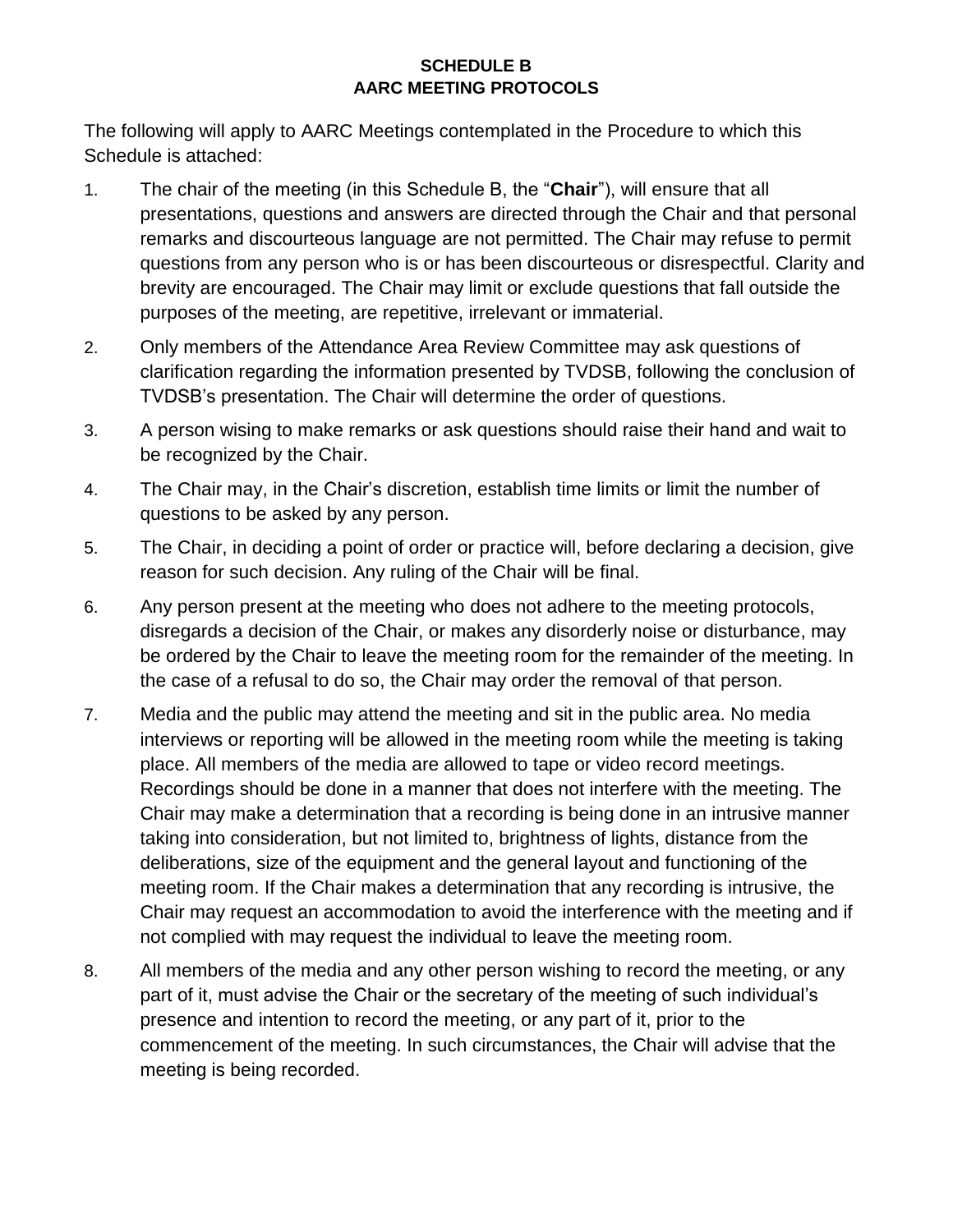### **SCHEDULE C SCHOOL-LEVEL MEETING PROTOCOLS**

The following will apply to the School-Level Meetings contemplated in the Procedure to which this Schedule is attached:

- 1. The chair of the meeting (in this Schedule C, the "**Chair**"), will ensure that presentations, remarks, questions and answers are directed through the Chair and that personal remarks and discourteous language are not permitted. The Chair may refuse to permit remarks or questions from any person who is or has been discourteous or disrespectful. Clarity and brevity are encouraged. The Chair may limit or exclude remarks or questions that fall outside the purposes of the meeting, are repetitive, irrelevant or immaterial.
- 2. Members of the School Community or public wishing to make remarks or ask questions, should raise their hand and wait to be recognized by the Chair.
- 3. The Chair may, in the Chair's discretion, establish time limits or limit the number of remarks or questions by any person.
- 4. The Chair, in deciding a point of order or practice will, before declaring a decision, give reason for such decision. Any ruling of the Chair will be final.
- 5. Any person present at the meeting who does not adhere to the meeting protocols, disregards a decision of the Chair, or makes any disorderly noise or disturbance, may be ordered by the Chair to leave the meeting room for the remainder of the meeting. In the case of a refusal to do so, the Chair may order the removal of that person.
- 6. Media and the public may attend the meeting and sit in the public area. No media interviews or reporting will be allowed in the meeting room while the meeting is taking place. All members of the media and public are allowed to tape or video record meetings. Recordings should be done in a manner that does not interfere with the meeting. The Chair may make a determination that a recording is being done in an intrusive manner taking into consideration, but not limited to, brightness of lights, distance from the deliberations, size of the equipment and the general layout and functioning of the meeting room. If the Chair makes a determination that any recording is intrusive, the Chair may request an accommodation to avoid the interference with the meeting and if not complied with may request the individual to leave the meeting room.
- 7. All members of the media and any other person wishing to record the meeting, or any part of it, must advise the Chair or the secretary of the meeting of such individual's presence and intention to record the meeting, or any part of it, prior to the commencement of the meeting. In such circumstances, the Chair will advise that the meeting is being recorded.